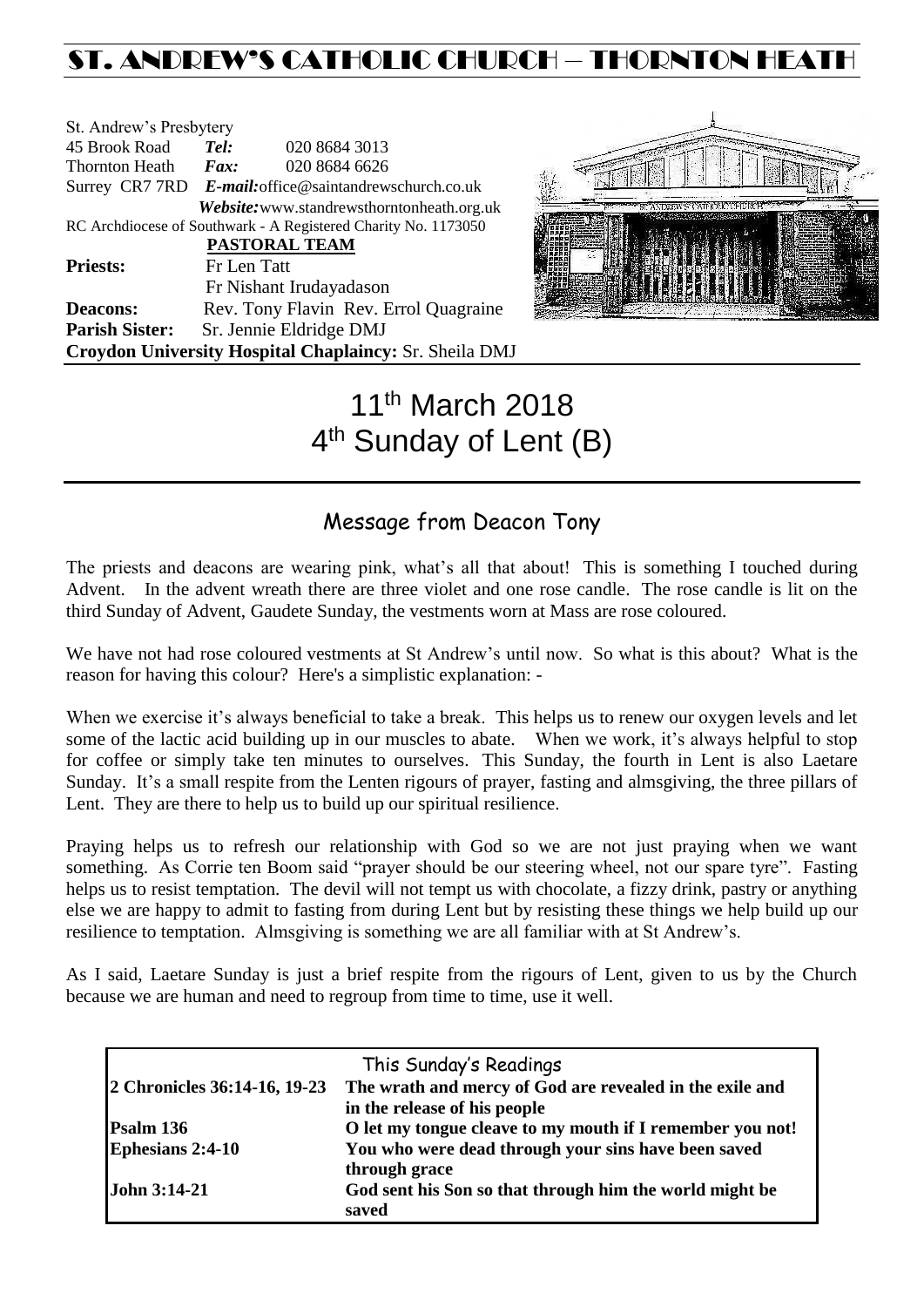| Diary for the Week               |                              |                                        |                                    |  |  |  |
|----------------------------------|------------------------------|----------------------------------------|------------------------------------|--|--|--|
| Sunday 11 <sup>th</sup> March    |                              | 6.00pm (Saturday) First Mass of Sunday | Ivan D'Cruz RIP                    |  |  |  |
| $4th$ Sunday of Lent             |                              |                                        |                                    |  |  |  |
| (B)                              | 9.30am                       | Mass                                   | <b>Holy Souls</b>                  |  |  |  |
|                                  | 11.30am                      | Mass                                   | Parishioners                       |  |  |  |
| Laetare Sunday                   | 4.00pm                       | <b>Confirmation Session</b>            |                                    |  |  |  |
| Mother's Day                     | 5.00pm                       | <b>Rosary</b>                          |                                    |  |  |  |
|                                  | $5.15 - 5.45$ pm             | <b>Exposition and Benediction</b>      |                                    |  |  |  |
|                                  | 6.00 <sub>pm</sub>           | Mass                                   | Roque & Ana Rita Fernandes RIP     |  |  |  |
|                                  | $7.00 - 9.00$ pm             | <b>Charismatic Prayer Group</b>        |                                    |  |  |  |
| Monday 12 <sup>th</sup> March    | 7.30am                       | Mass                                   | Vagn Yde Pedersen RIP              |  |  |  |
| Is 65:17-21                      | 10.00am                      | Mass                                   | John Messina RIP                   |  |  |  |
| Jn 4:43-54                       | $7.00 - 8.00$ pm             | <b>Family Holy Hour</b>                |                                    |  |  |  |
|                                  | $7.00 - 8.00$ pm             | <b>Parish Surgery</b>                  |                                    |  |  |  |
| Tuesday 13 <sup>th</sup> March   | 7.30am                       | Mass                                   | Mr Joseph D'Silva (Birthday)       |  |  |  |
| Ezk 47:1-9.12                    | 10.00am                      | <b>Mass</b>                            | Azeb Kidane RIP                    |  |  |  |
| $Jn 5:1-16$                      | 7.45pm                       | R.C.I.A. (hall)                        |                                    |  |  |  |
| Wednesday 14 <sup>th</sup> March | 7.30am                       | Mass                                   | Anthony Britto RIP (Anniv)         |  |  |  |
| Is 49:8-15                       | 10.00am                      | <b>Mass followed by Stations</b>       | Souls In Purgatory                 |  |  |  |
| $Jn 5:17-30$                     |                              | of the Cross                           |                                    |  |  |  |
|                                  | 2.00 <sub>pm</sub>           | <b>Active Retirement Group</b>         |                                    |  |  |  |
|                                  | 6.00pm                       | <b>Lectio Divina Group (hall)</b>      |                                    |  |  |  |
|                                  | 7.30pm                       | <b>Legion of Mary (hall)</b>           |                                    |  |  |  |
| Thursday 15 <sup>th</sup> March  | 7.30am                       | Mass                                   | Fr Antony Megalansellam (Birthday) |  |  |  |
| Ex 32:7-14                       | 10.00am                      | Mass                                   | Lucrelia Sabina D'Souza RIP        |  |  |  |
| Jn 5:31-47                       | 7.00pm                       | Lent Talk (hall)                       |                                    |  |  |  |
| Friday 16 <sup>th</sup> March    | 6.30am                       | Mass                                   | James Tylee RIP                    |  |  |  |
| Wis 2:1. 12-22                   | 10.00am                      | <b>Mass followed by Stations</b>       | <b>Gill Patient RIP</b>            |  |  |  |
| Jn 7:1-2. 10. 25-30              |                              | of the Cross                           |                                    |  |  |  |
|                                  | 8.00pm                       | <b>Stations of the Cross</b>           |                                    |  |  |  |
| Saturday 17 <sup>th</sup> March  | $\overline{9.15 - 11.15}$ am | <b>First Holy Communion</b>            |                                    |  |  |  |
| Jer 11:18-20                     | 9.30am                       | Mass                                   | <b>Holy Souls</b>                  |  |  |  |
| Jn 7:40-53                       | $10.00 - 10.30$ am           | <b>Confessions</b>                     |                                    |  |  |  |
|                                  | $12.00 - 1.30$ pm            | <b>Altar Server Training</b>           |                                    |  |  |  |
|                                  | $5.00 - 5.30$ pm             | <b>Confessions</b>                     |                                    |  |  |  |
|                                  | 6.00 <sub>pm</sub>           | <b>First Mass of Sunday</b>            | Saloma Rebello RIP                 |  |  |  |
| Sunday 18 <sup>th</sup> March    | 9.30am                       | <b>Mass</b>                            | The Ezike Family                   |  |  |  |
| $5th$ Sunday of Lent             | 11.30am                      | <b>Mass</b>                            | <b>Holy Souls</b>                  |  |  |  |
| (B)                              | 4.00pm                       | <b>Confirmation Session</b>            |                                    |  |  |  |
|                                  | 5.00pm                       | <b>Rosary</b>                          |                                    |  |  |  |
|                                  | $5.15 - 5.45$ pm             | <b>Exposition and Benediction</b>      |                                    |  |  |  |
|                                  | 6.00 <sub>pm</sub>           | Mass                                   | Parishioners                       |  |  |  |
|                                  | 7.00pm                       | <b>Choir Practice</b>                  |                                    |  |  |  |
|                                  | $7.00 - 9.00$ pm             | <b>Charismatic Prayer Group</b>        |                                    |  |  |  |
|                                  |                              |                                        |                                    |  |  |  |

## Money Matters



Collection Last Sunday  $\begin{array}{r} \text{£}1,307.36 \text{ (£1.30 per person)} \\ \text{Payment by Standing Order} \end{array}$ Payment by Standing Order<br>
Total offertory<br>  $\frac{\text{£}}{\text{£2,068.36}}$ Total offertory

*Thank you for your generosity*



Altar Servers<br>
This week Team 3 This week Fifi's Group This week Team 3 This week Fifi's Group Next week Team 1 Next week Sancho's Dusters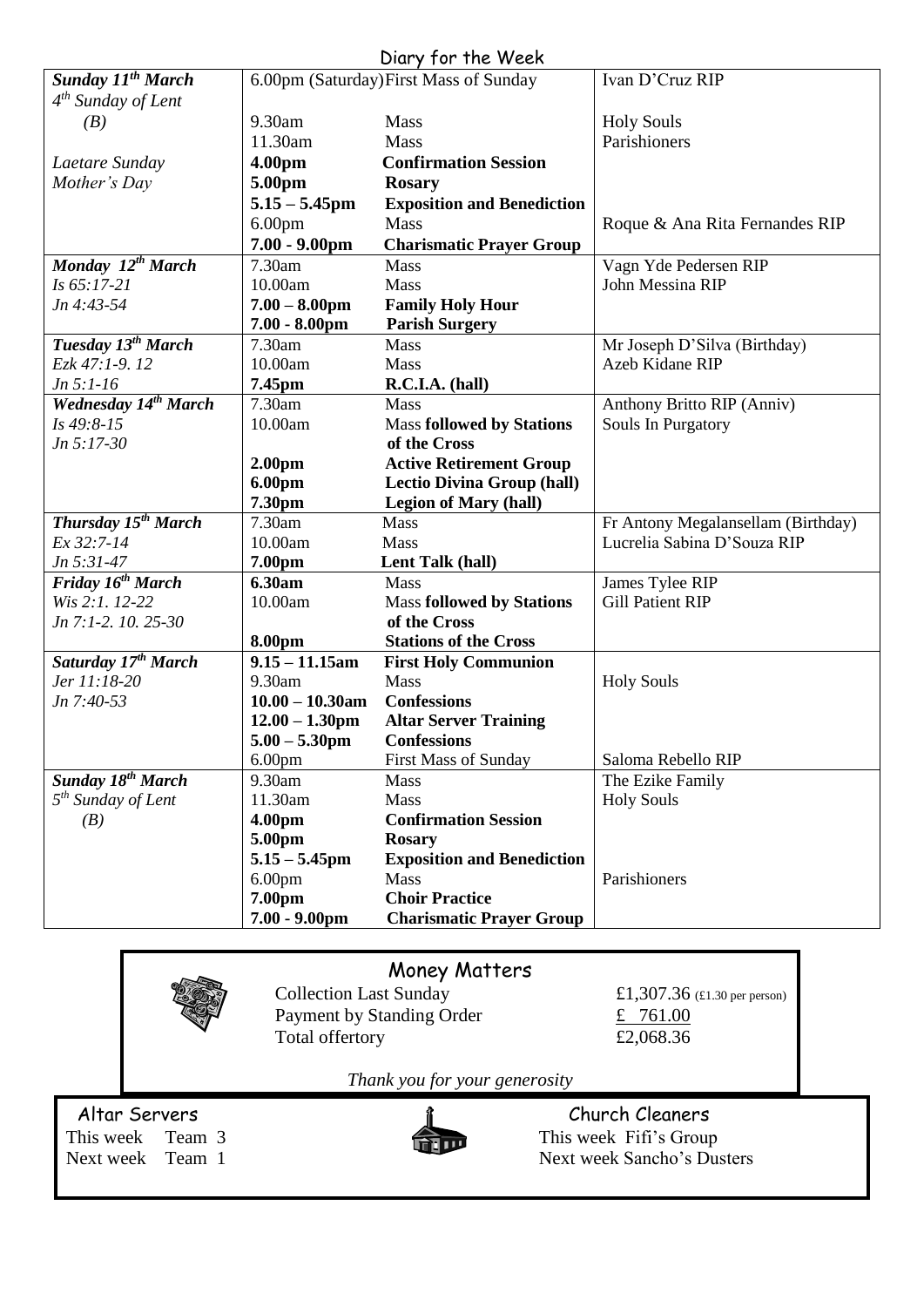### St. Andrew's Parish Notices

#### **GIFT AID ENVELOPES 2018/2019**

Could parishioners who are using gift aid envelopes collect their new boxes during this weekend 11<sup>th</sup> March and next weekend  $18<sup>th</sup>$  March after Mass. The new tax year begins on  $6<sup>th</sup>$  April 2018. If you pay UK tax and are not in the Gift Aid scheme then please sign up so that the parish can benefit from the tax we could claim. We would not be able to claim any tax from HMRC if the monies are put in the baskets that come round every week. For example, a £10 donation in an envelope is worth £12.50 to the parish simply by joining the scheme at no extra cost to you. At present we only claim 25% of the money we could get back from the Government so please come along to speak with a member of the finance team for more information and how to join.

#### **FAMILY HOLY HOUR**

During the Family Holy Hour on Monday,  $12<sup>th</sup>$  March from 7 to 8 pm in the Church we will have readings from the bible and sing hymns. We hope our children and families will take an active part at this service. Please join us even if only for 10 minutes.

#### **LENT 2018**

#### **LENTEN MASSES IN CROYDON UNIVERSITY HOSPITAL**

There is Mass every Monday during Lent at 12noon. All are most welcome.

#### **FRIDAY MASSES**

Please note that our usual 7.30am Mass will be at **6.30am** on Fridays. There is Mass every Friday morning at 8.30am at St James the Great School.

#### **LENTEN DEVOTIONS**

Fridays 10.30am Stations of the Cross (led by parishioners) and at 8.00pm (this week led by the Ghanaian Group) and also after 10am Mass on Wednesdays (led by parishioners).

This year Lent faith discussion sessions will take place on the Thursdays in Lent which commenced on 15<sup>th</sup> February and will continue after Easter. There is 10 sessions in all. We will be following the DVD course "Catholicism" presented by Robert Barron Bishop of Los Angeles. The Session this week is titled "The Indispensable Men: Peter, Paul, and the Missionary Adventure". Sessions will commence at 7.30pm in the hall, which will be open at 7.00pm. Teas and coffees available before the session begins.

#### **EASTER TIMETABLE**

Please collect your Easter card from the porch with all the information about our services for Easter. Also there are Easter collection envelopes in the porch. The Easter collection is for our two Priests of the Parish and with the Christmas collection forms the main part of their personal income.

#### **LENTEN RECONCILIATION SERVICE**

On Monday 26<sup>th</sup> March at 7.30pm we will be holding our Lenten Reconciliation service. This is a great way to prepare for Easter and there will be other Priests available to hear individual confessions.

#### **REPOSITORY**

Please visit our Repository to see our Easter stock and to make your purchases early to avoid disappointment.

#### **CHILDREN'S STATIONS OF THE CROSS ON GOOD FRIDAY**

All children taking part in the Stations of the Cross on Good Friday, 30<sup>th</sup> March, please come along at 10.00am to get costumes and be ready. If you require any further information please contact Sheila Behan on 07989 977094.